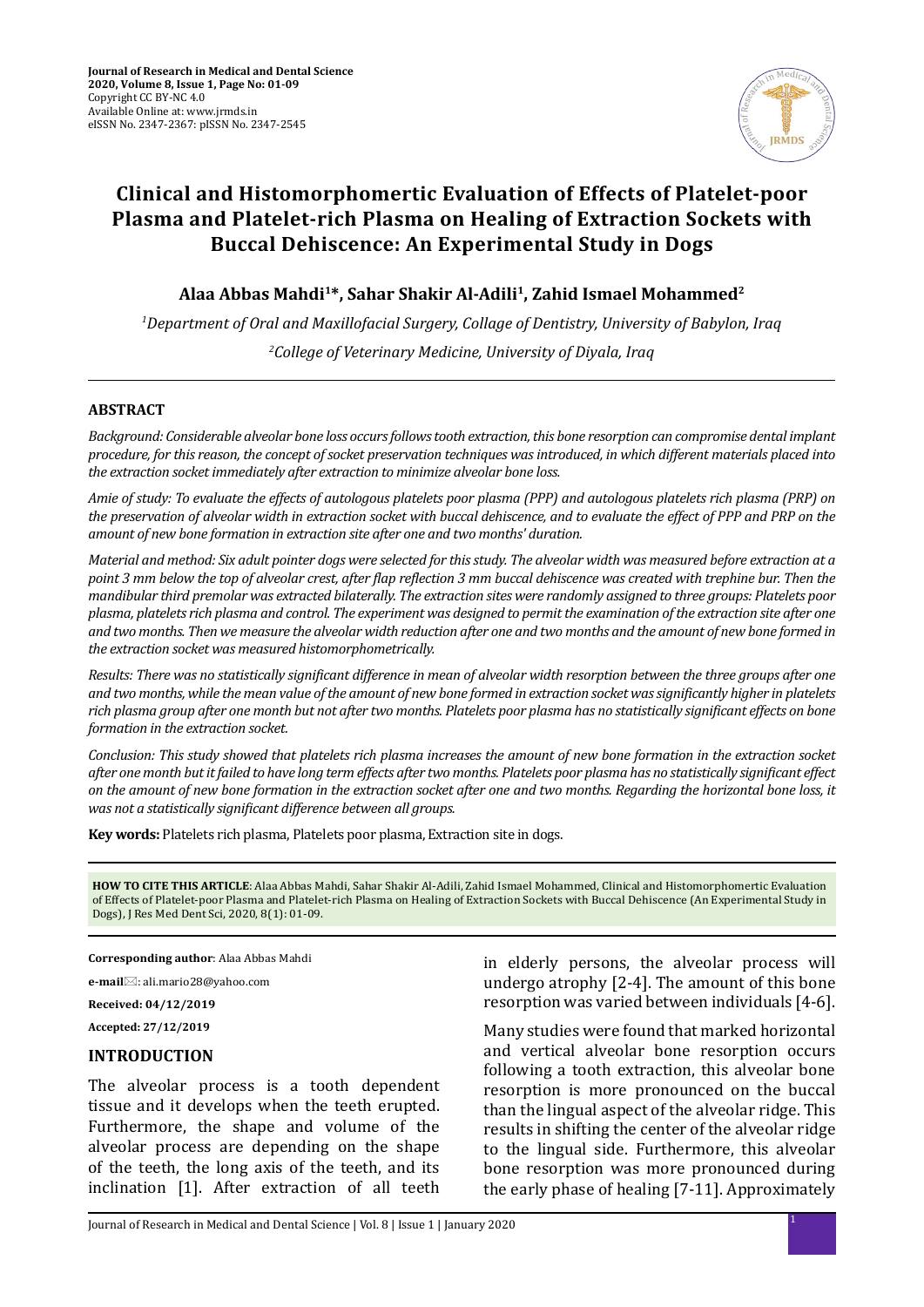two-third of horizontal bone resorption occurred in the first three months following tooth extraction. In this period, it was marked activity of osteoclast that result in resorption of the buccal and the lingual alveolar crest [8,9].

The causes for this bone loss are:

1. In preparation for removal of the Tooth and creation of buccal dehiscence, crevice incisions were made and full thickness flaps were elevated at both the buccal and lingual aspects of the alveolar process. It is well known that such surgical trauma that includes the separation of the periosteum and the rupture of its connective tissue attachment at the bone surface will induce an acute inflammatory response which in turn will mediate resorption of the surface layer of the alveolar bone in the exposed area [9].

2. The tooth is anchored to the jaws *via* the bundle bone into which the periodontal ligament fibers invest. Following the removal of a tooth, the bundle bone will lose its function and disappear. Hence, the early resorption of the bundle bone may in part explain the marked reduction of the height of the buccal wall that occurred between week 1 and week 4 of healing [9,12].

Bone resorption that follows tooth extraction makes insertion of dental implant difficult and has a negative effect on long term success of the dental implant and bad esthetic result of the following prosthesis. For these reasons, the socket preservation concept was introduced to reduce alveolar bone resorption in which different materials placed into the extraction socket immediately after tooth extraction to minimize bone resorption after tooth extraction and preserve the alveolar bone [13].

Marx et al. first introduced the technique of autologous platelet concentration to create the first platelet-rich plasma (PRP) for application in dental surgery [14]. PRP is a high concentration of autologous platelets within a small quantity of autologous plasma [15]. Marx et al. [14] reported that PRP promotes new bone formation and more maturation of the autologous bone graft in mandibular continuity defect.

PRP has a high number of platelets and it is an autologous source of growth factors such as transforming growth factor-β (TGF-β), plateletderived growth factor, and vascular endothelial growth factor [13,15]. Many studies have suggested the effectiveness of PRP in enhancing bone regeneration in bone graft however; others have shown that PRP has no benefit on bone healing [14-21]. Regarding the socket preservation, some studies have suggested that PRP alone increase bone formation rate and decrease healing time after tooth extraction [22,23]. But Alissa et al. were reported that bone formation rate in PRP treated socket was similar to the non-PRP treated socket [24].

Platelet-poor plasma (PPP) is a plasma fraction that contains few platelets. Few studies have attempted to evaluate the effects of PPP on bone regeneration. Hatakeyama et al. reported that platelets poor plasma preserve the width of alveolus more than platelets rich plasma (PRP) and platelets rich fibrin (PRF) also found that the amount of new bone was higher in PPP group in extraction socket with buccal dehiscence in dogs [13].

# **SUBJECT AND METHODS**

The research protocol was approved by the ethical committee of the Baghdad university college of dentistry. this study was carried out as a randomized prospective experimental study. It was performed during the period from December 2018 until the end of August 2019. Six pointer dogs with age one year and 10-17 kg were selected in this study. The animals were placed in the animal houses for 10 days before surgery for adaptation on the new environment.

The study conducted under general anesthesia, by an intramuscular injection of ketamine hydrochloride (0.5 ml/kg) with xylazine (0.5 mg/kg). Dental infiltration anesthesia by 2% lidocaine with epinephrine 1: 100,000. Crevicular incisions made from the first premolar to fourth premolar and reflection of full-thickness mucoperiosteal flap on the buccal and lingual side then sectioned the third premolar into two parts, mesial and distal root for careful tooth extraction. Right and left mandibular third premolars were extracted using elevators and forceps resulting in four extraction sockets per animal. The study design permits examination at one and two moths by extraction in one side and after one-month extraction the other side and sacrifice after completion of two months. The 24 sockets divided randomly into three groups.

Group A: Fill the socket with PPP.

Group B: Fill the extraction socket with PRP.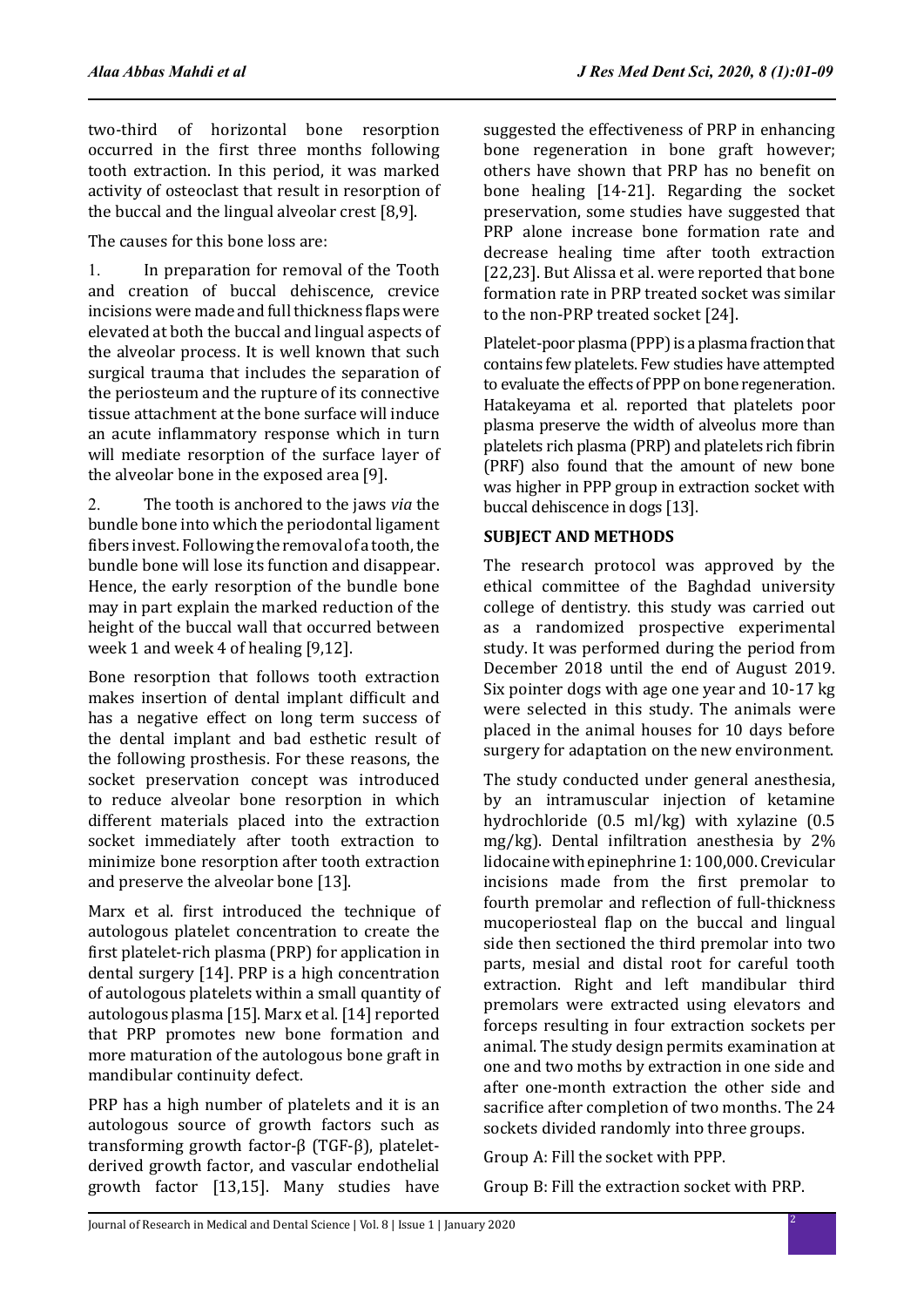Group C: Only suturing left as control then reposition the flap and suturing.

Before extraction the alveolar width was measured at point 3 mm below the top of the alveolar crest with Vernier caliper then buccal dehiscence was created with 3 mm diameter trephine bur. Then reposition the flap and suturing of extraction site with 3/0 silk suture with interrupted suturing. After two months all animals sacrificed with overdose of ketamine. Then the specimen contains extraction sites fixed with 10% formalin, for preparation of slides for histological examination.

### **Preparation of PPP and PRP**

After general anesthesia. whole blood (10 ml) was collected from the jugular vein into sterile syringes then add to a tube containing 1 ml of the anticoagulant sodium citrate (0.9%). The whole blood first centrifuged at 2700 RPM for 10 min, and 2 ml of the top layer was collected as PPP. then, another sample of whole blood (10 ml) was added to another tube containing 1 ml of sodium citrate was collected by the same method used for the first sample. This sample was centrifuged at 2400 RPM for 8 min, and the top layers, with the buffy coat, was transferred to a new tube for further centerfire to remove the lowest layer that contained most of the red blood cells (RBCs). After further centrifugation of the transferred layers at 3800 RPM for 8 min, 2 ml of PRP was collected from the bottom layer, which is PRP. This PPP and PRP ware activated with 0.5 ml of 2% calcium chloride to obtain PPP and PRP gel [13].

### **Surgical procedure**

After induction of general anesthesia, local anesthesia was infiltrated to the surgical site, incision and reflection of envelop mucoperiosteal flap from forth premolar to first premolar (Figure 1). Next separation between two roots of the third premolar for atraumatic extraction (Figure 2). Then with 3 mm trephine bur remove 3 mm from buccal crest for both mesial and distal roots to create 3 mm buccal dehiscence (Figure 3). Then extraction of mesial and distal roots as separated tooth and placing ether PPP or PRP gel or left as control (Figure 4).

### **Sacrifice the animal and obtaining the samples**

After two months the doges were sacrificed with an overdose of ketamine and cutting the extraction site with a low-speed handpiece using surgical Disks and mandrel with normal saline irrigation (Figure 5). Then the block containing extraction site was placed in 10% formalin for slide preparation (Figure 6).

### **Method of slide preparation**

Decalcified of the bone sample in 10% formic acid for about 7 days after decalcification the sample dehydrated in a graded concentration of ethanol. Then impeded in paraffin wax and it cut in microtome in 4 µm width and stained with H&E stain and examined under the light microscope.

### **Morphometric measurement**

Morphometric measurements were performed with the application image j on the photo took



**Figure 1: Incision and reflection of flab.**



**Figure 2: Tooth separation.**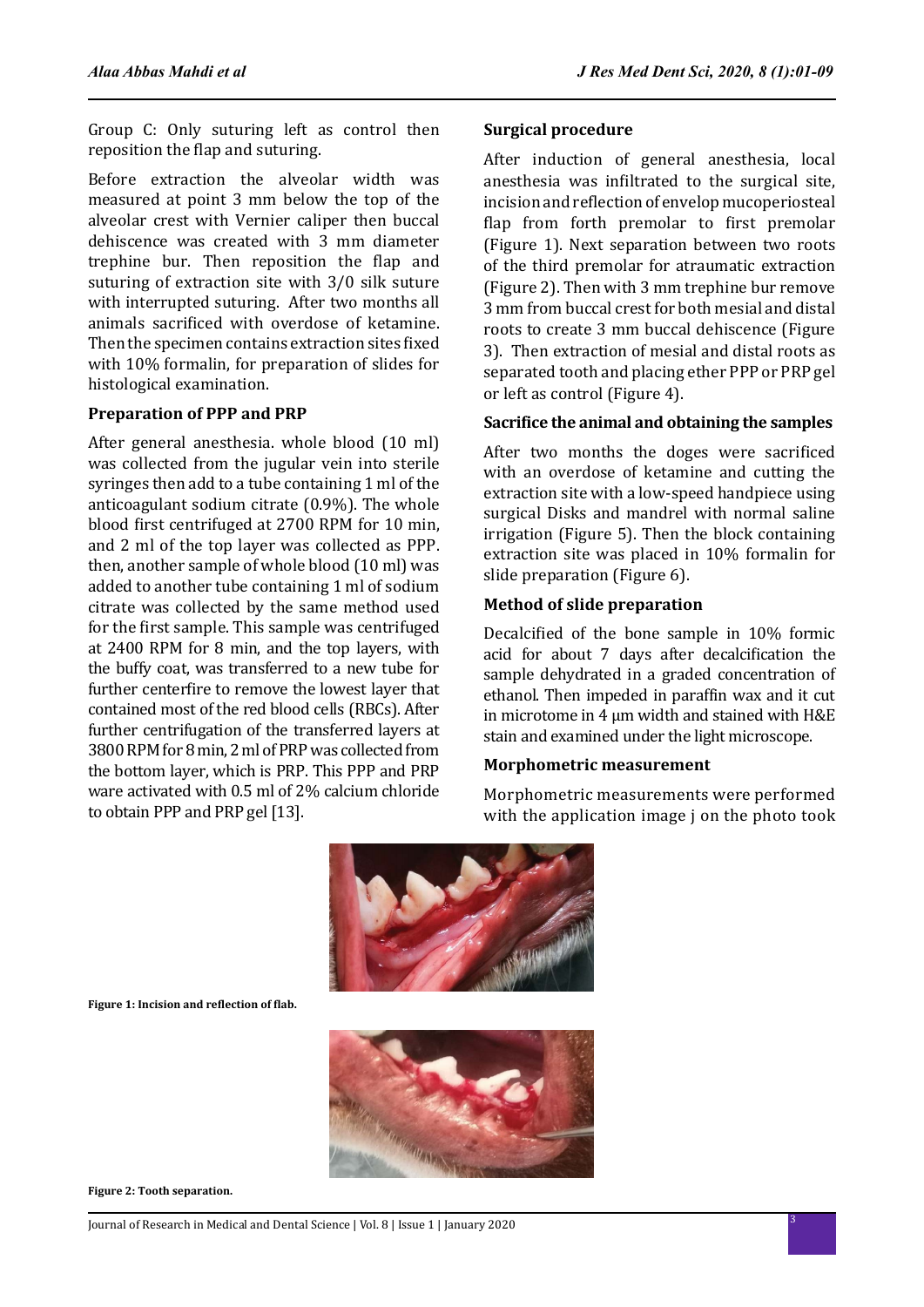

**Figure 3: Extraction sites after creation of 3 mm buccal dehiscence.**



**Figure 4: Placeing of PPP& PRP gel in extraction.**



**Figure 5: Cutting the sample.**



**Figure 6: Bone sample containing the extraction site after cutting.**

for the slid. by measurement the percentage of area in extraction site occupied by new bone using point counting procedure a modification of the method described by Schroeder et al. [1]. A lattice comprising 100 light points was superimposed over the "experimental unit''; the relative volumes occupied by woven bone was calculated and expressed in percentage.

#### **Statistics**

Statistical analysis was performed by IBM SPSS statistics 25 and with descriptive statistics and analysis of variance ANOVA (one-way ANOVA).

## **RESULTS**

### **Clinical evaluation of alveolar ridge reduction**

Descriptive analysis of horizontal alveolar width reduction at point 3 mm below the top of alveolar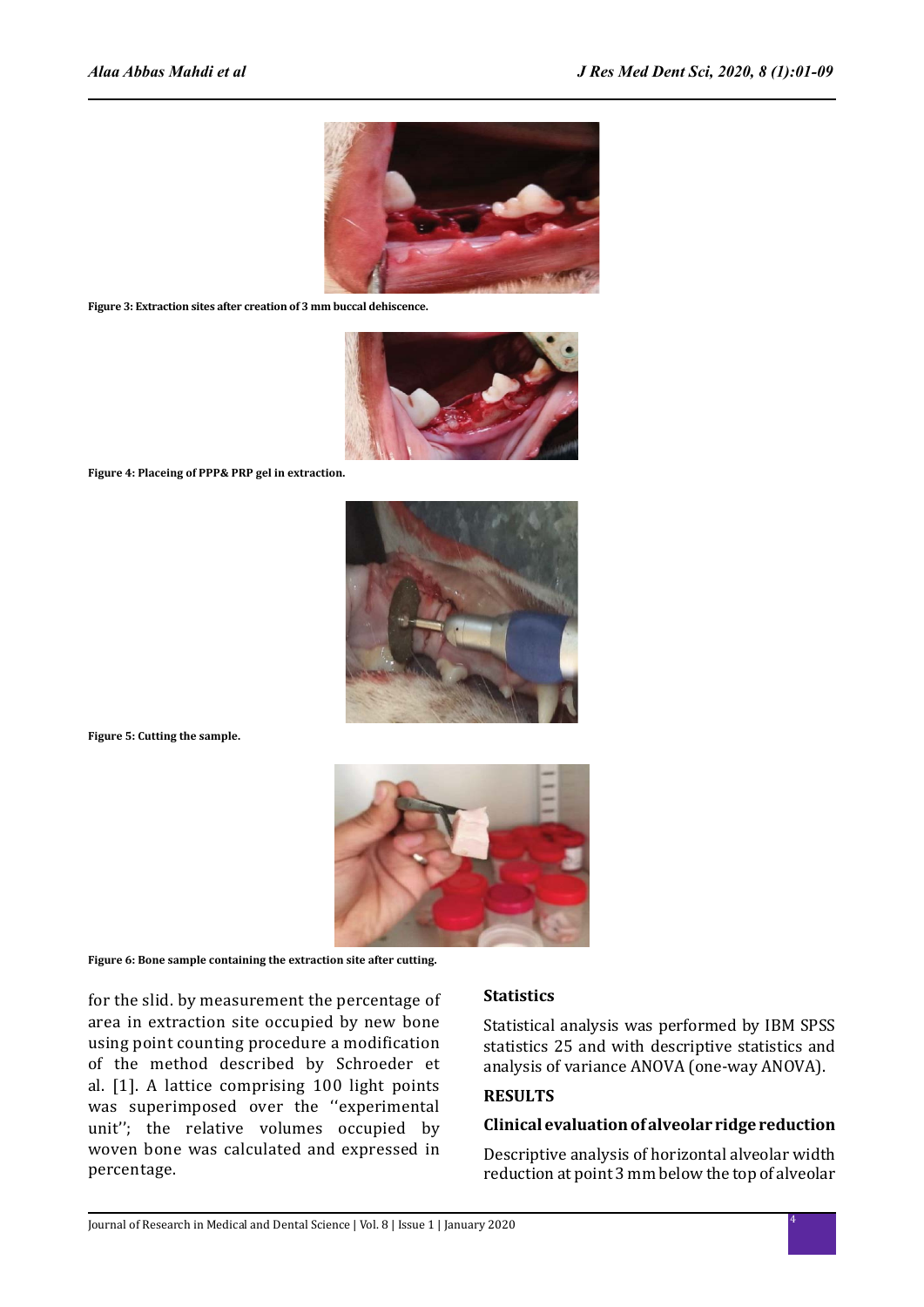crest after one and two months are shown in Table 1. After one month the highest reduction was in the control group mean (1.31 mm) and the lowest reduction was in the PRP group mean (1 mm) however it was not statistically significant P-value >0.05 (Table 2).

After two months the highest reduction was in the control group mean (1.9 mm) and the lowest reduction was in the PRP group mean (1.63 mm) however it was not statistically significant table P-value >0.05 (Table 3).

### **The area occupied by new bone and bone marrow in the extraction site**

Descriptive statistics of the area that was

occupied by woven bone in the extraction socket after one month are shown in Table 4. The mean of the area occupied by woven bone was higher in the PRP group (mean 53.44) and lowest in the control group (mean 44.49) and it was statistically significant (P-Value < 0.05) (Table 5).

Descriptive statistics of the area that was occupied by woven bone in the extraction socket after two months are shown in Table 6. The mean of the area occupied by woven bone was higher in the PRP group (mean 50.93) and lowest in the control group (mean 47.945). However, it was not statistically significant (P-Value >0.05) (Table 7).

| <b>Time</b>      | Groups  | N            | Min. | Max. | Mean | SD   |
|------------------|---------|--------------|------|------|------|------|
| After one month  | Control | 8            |      |      | 1.31 | 0.46 |
|                  | PPP     | o            | 0.5  | 1.5  | 1.13 | 0.44 |
|                  | PRP     | Ջ            | 0.5  | 1.5  |      | 0.38 |
| After two months | Control |              | 1.5  | 2.5  | 1.9  | 0.48 |
|                  | PPP     | 4            |      | 2.5  | 1.75 | 0.65 |
|                  | PRP     | $\mathbf{u}$ | 1.5  |      | 1.63 | 0.25 |
|                  |         |              |      |      |      |      |

**Table 2: Equality of mean of horizontal alveolar width resorption at a point 3 mm below the top of alveolar crest by ANOVA for all three groups after one month.**

| <b>SOV</b>               | SS    | DF | <b>MS</b>                              | F-cal. | P-value                  |  |  |
|--------------------------|-------|----|----------------------------------------|--------|--------------------------|--|--|
| <b>Between Groups</b>    | 0.369 |    | 0.184                                  | 0.976  | $0.393*$                 |  |  |
| <b>Within Groups</b>     | 3.965 | 21 | 0.189                                  | ۰      | $\overline{\phantom{a}}$ |  |  |
| Total                    | 4.333 | 23 |                                        |        | $\overline{\phantom{a}}$ |  |  |
|                          |       |    | *P-value not statistically significant |        |                          |  |  |
| SOV: Source of Variation |       |    |                                        |        |                          |  |  |
|                          |       |    | DF: Degree of Freedom                  |        |                          |  |  |
| SS: Sum of Square        |       |    |                                        |        |                          |  |  |
|                          |       |    | MS: Mean of Square                     |        |                          |  |  |
|                          |       |    |                                        |        |                          |  |  |

**Table 3: Equality of mean of alveolar width resorption at a point 3 mm below the top of alveolar crest by ANOVA for all three groups after two months.**

| sov                                    | SS                 | DF | <b>MS</b> | F-cal. | <b>Sig</b> |  |  |  |  |
|----------------------------------------|--------------------|----|-----------|--------|------------|--|--|--|--|
| <b>Between Groups</b>                  | 0.042              |    | 0.021     | 0.086  | $0.919*$   |  |  |  |  |
| <b>Within Groups</b>                   | 2.187              |    | 0.243     |        |            |  |  |  |  |
| Total                                  | 2.229              | 11 |           |        |            |  |  |  |  |
| *P-value not statistically significant |                    |    |           |        |            |  |  |  |  |
| SOV: Source of Variation               |                    |    |           |        |            |  |  |  |  |
| DF: Degree of Freedom                  |                    |    |           |        |            |  |  |  |  |
| SS: Sum of Square                      |                    |    |           |        |            |  |  |  |  |
|                                        | MS: Mean of Square |    |           |        |            |  |  |  |  |

#### **Table 4: Descriptive analysis of area occupied by bone and bone marrow in the extraction site after one month.**

| Groups  | N      | <b>Tissue</b> | Mean  | <b>SD</b> | Min.  | Max.  |
|---------|--------|---------------|-------|-----------|-------|-------|
| Control |        | Bone          | 44.49 | 1.33      | 43.33 | 46.36 |
|         | Marrow | 55.51         | 1.33  | 53.65     | 56.67 |       |
|         |        | Bone          | 48.71 | 5.77      | 40.9  | 53.64 |
| PPP     |        | Marrow        | 51.29 | 5.77      | 46.36 | 59.1  |
|         | Bone   | 53.44         | 3.87  | 48.48     | 57.93 |       |
| PRP     |        | marrow        | 46.56 | 3.87      | 42.07 | 51.52 |
|         |        |               |       |           |       |       |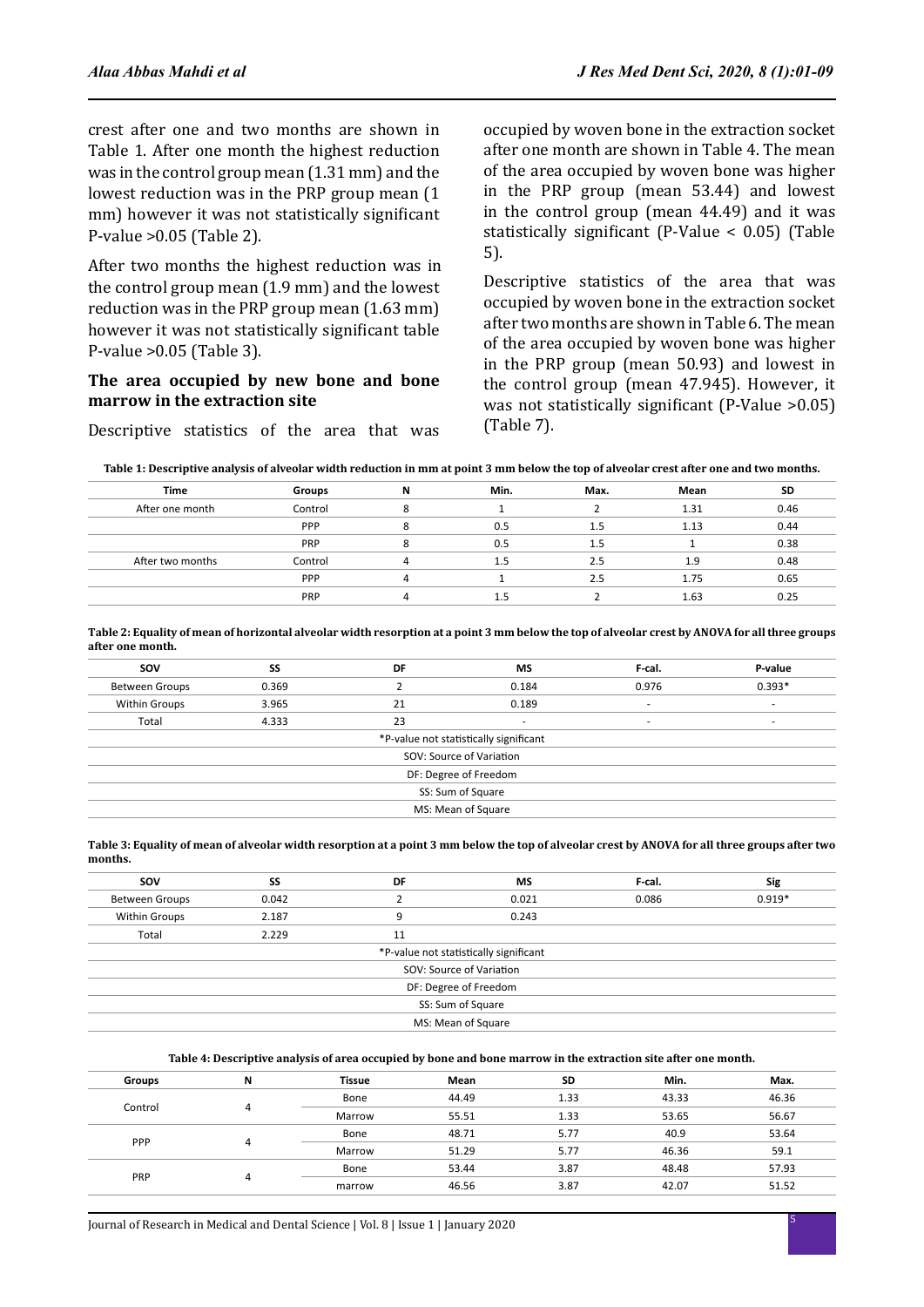| SS<br>160.326<br>150.184 | DF<br>9                                 | МS<br>80.163<br>16.687 | F-cal.<br>4.804                                   | P-value<br>$0.038**$ |
|--------------------------|-----------------------------------------|------------------------|---------------------------------------------------|----------------------|
|                          |                                         |                        |                                                   |                      |
|                          |                                         |                        |                                                   |                      |
|                          |                                         |                        |                                                   |                      |
| 310.51                   | 11                                      |                        |                                                   |                      |
|                          | **P-value not statistically significant |                        |                                                   |                      |
|                          |                                         |                        |                                                   |                      |
|                          |                                         |                        |                                                   |                      |
|                          |                                         |                        | SOV: Source of Variation<br>DF: Degree of Freedom |                      |

**Table 5: Equality of mean of area occupied by woven bone in the extraction socket filled by PPP, PRP and control by ANOVA for all three groups after one months.**

**Table 6: Descriptive analysis of area occupied by bone and bone marrow in the extraction site after two months.**

| <b>Groups</b> | N       | Tissue | Mean   | <b>SD</b> | Min.  | Max.  |
|---------------|---------|--------|--------|-----------|-------|-------|
|               |         | Bone   | 47.945 | 3.83      | 44.74 | 53.33 |
|               | Control | Marrow | 52.055 | 3.83      | 46.67 | 55.27 |
|               |         | Bone   | 49.07  | 4.9       | 43.34 | 55.13 |
| PPP           |         | Marrow | 50.93  | 4.9       | 44.87 | 56.67 |
| PRP           |         | Bone   | 50.93  | 3.82      | 47.5  | 56.38 |
|               |         | Marrow | 49.07  | 3.82      | 43.62 | 52.5  |

**Table 7: Equality of mean of area occupied by woven bone in the extraction socket filled by PPP, PRP and control by ANOVA for all three groups after two months.**

| <b>SOV</b>            | SS      | DF                                     | МS     | F-cal. | P-value  |
|-----------------------|---------|----------------------------------------|--------|--------|----------|
| <b>Between Groups</b> | 18.206  |                                        | 9.103  | 0.512  | $0.616*$ |
| <b>Within Groups</b>  | 159.898 | 9                                      | 17.766 |        |          |
| Total                 | 178.103 | 11                                     |        |        |          |
|                       |         | *P-value not statistically significant |        |        |          |
|                       |         | SOV: Source of Variation               |        |        |          |
|                       |         | DF: Degree of Freedom                  |        |        |          |
|                       |         | SS: Sum of Square                      |        |        |          |
|                       |         | MS: Mean of Square                     |        |        |          |
|                       |         |                                        |        |        |          |

### **DISCUSSION**

We choose the dog to this study because ease of manipulation, relativity small size, acceptable coast, availability, ease of housing, tolerance to surgery, there is a considerable amount of literature that comparing canine and human bone [25] also it is bone composition is most similar to human bone [26] and there are many literatures investigate the healing of extraction socket and socket preservation in doge so we can compare our result with these literatures.

Researchers in oral and maxillofacial surgery always attempt to improve on existing bonegrafting techniques and provide a faster and denser bony regenerate. Growth factors were shown to accelerate both bone and soft tissue healing. Platelets contain many growth factors in their granules [27,28]. Platelets have a store of growth factors such as platelets derived growth factor PDGF, transforming growth factor β TGFβ and vascular endothelial growth factor VEGF these growth factors are released when platelets activated [27]. It was reported that TGF-β1 and TGF-β2 inhibit bone resorption, osteoclast formation, and osteoclast activity, and trigger rapid maturation of collagen in early wounds [29,30]. PDGF increases the population of wound healing cells and recruits other angiogenic growth factors to the wound site [30]. Therefore, we suggested that increase the concentration of platelets in the extraction site may lead to improved and faster healing. Implant dentistry is aimed at placing the implant in anatomically, esthetically and long term function restorative position. Healing of extraction socket is characterized by alveolar bone resorption. this resorption result in restorative and esthetic challenges, which reduce available bone volume for implant placement, a major reduction in the alveolar ridge occurs in the first year following a tooth extraction, and two-thirds of this bone loss occurs within the first three months [10]. Many authors were reported enhanced bone formation and maturation rates after application of PRP in combination with autogenous bone, [14,17], xenograft [31] or allograft [32]. However other authors have reported no benefit of PRP when applied in conjunction with the autogenous bone [16,33,34], or xenograft [17] so it is unclear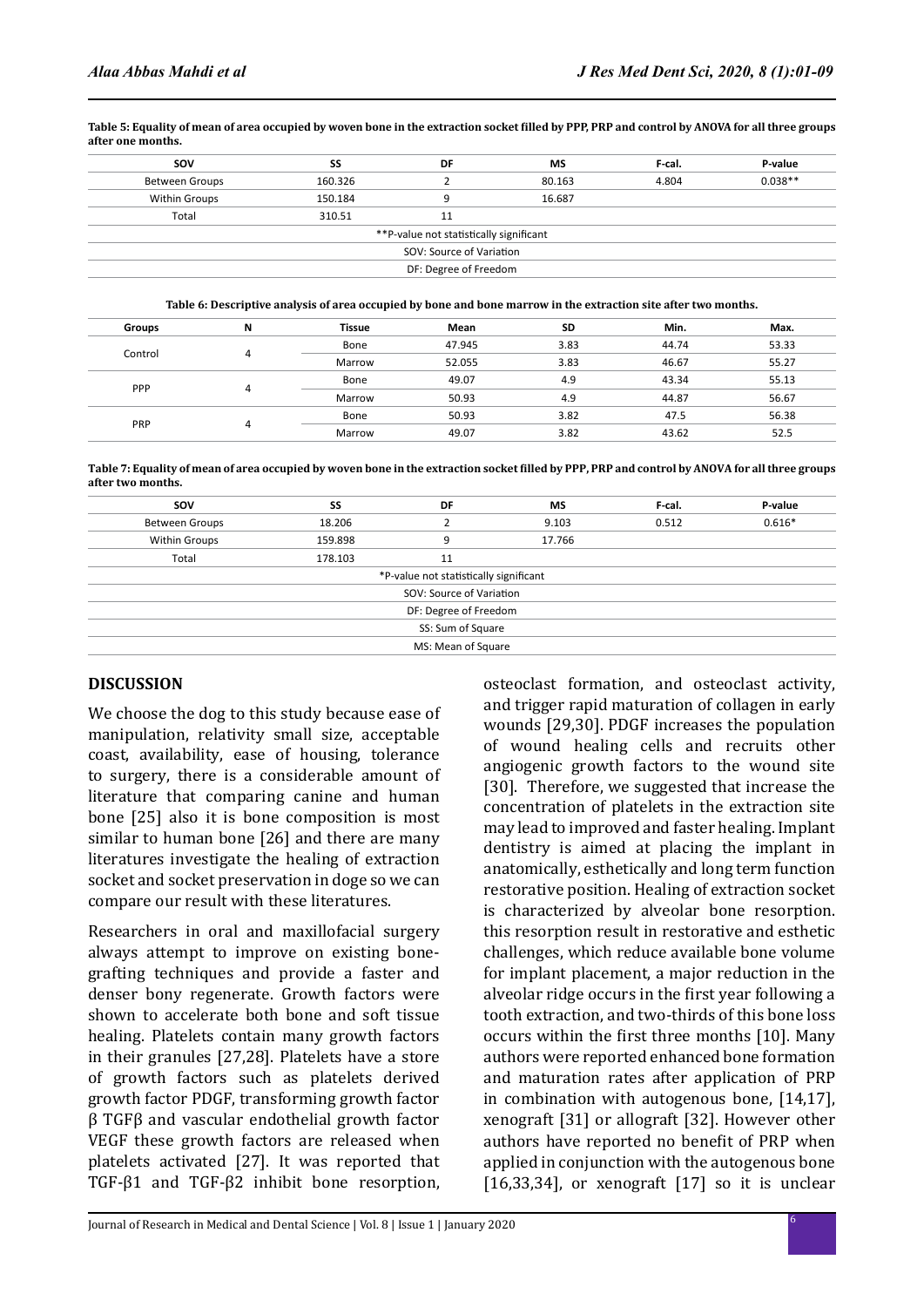whether PRP promotes bone healing when applied into the bone defect. After application of PRP alone into human extraction site Anitua [35] observed more rapid epithelialization after four days and more mature bone after ten to sixteen weeks. After the application of PRP alone in animal studies, Schlegel et al. [36] observed increase the osseointegration of dental implants after two and four weeks but not after eight weeks. Zechner et al. [37] observed histomorphometrically improved osseointegration in the PRP group compared to the non-PRP group after three and six weeks but not after twelve weeks. Aghaloo et al.  $[16]$  were reported that PRP did not enhance bone formation in the non-critical sized cranial defects in rabbit after 1,2,3 and 4 months by radiographic and histomorphometric evaluation.

Regarding PPP there are limited studies on the effectiveness of PPP on bone healing Tajima et al. [38] was reported that PPP with bone marrow stromal cells (MSCs) and β-tri calcium phosphate (β-TCP) scaffolds promoted bone formation to a greater extent than PRP. And Hatakeyama et al. [13] observe that PPP preserve the alveolar width more effectively than PRP and PRF.

We found marked horizontal Bone resorption occurs in all groups after one and two months, This finding agree with Araújo and Lindhe [9] that found marked dimensional alternation occurred during the first eight weeks following extraction of mandibular premolars in dog model also it agree with Fickl et al. [39] that study dimensional changes of the alveolar ridge contour after different socket preservation techniques in dog model and found horizontal bone resorption occur in all groups.

After one month all extraction sockets were filled with a new bone this is agreed with Cardaropoli et al. [12] that found the newly formed bone was filled most parts of the extraction socket in the extraction site of the dog after four weeks. but it disagrees with Hatakeyama et al. [13] that found the socket filled with the new bone after one month occurs only in the PPP group.

In extraction sockets representing two month of healing, hard tissue bridge was formed separating the extraction socket from overlying mucosa and connective tissue this agrees with Cardaropoli et al. [12], Araújo and Lindhe [9], and Vignoletti et al. [40] but disagree with Hatakeyama et al. [13] that found hard tissue bridge formed only in PRP group after eight weeks.

Within the limitation of this study, we found that PRP enhances the healing process statistically significant only after one month and it failed to have long term effects. PRP significantly increase bone formation after one month this agree with Gawai and Sobhana [41] that found PRP enhanced the osteogenic response in initial bone healing at 1-month duration but there was no added benefit in late bone healing. Also agree with Thorwarth et al. [42] that found that PRP has the only effect in the early period without long term effects. Also agree with Gerard et al. [43] that found the volume of new bone was significantly higher in PRP graft sites as compared with the non-PRP grafted site But it not agree with Aghaloo et al. [16] that report PRP alone has no significant effect over control group after 1 month also disagree with Hatakeyama et al. (13) that found the amount of new bone formation was higher in PPP group after four and eight weeks.

While PPP has no significant effect on the amount of new bone formation in the extraction site after one month. this finding may be due to the PPP has a low amount of platelets and a low amount of growth factors that stimulate the osteocytes to produce new bone. This finding disagrees with Hatakeyama et al. [13] that found the amount of new bone formation was higher in the PPP group after four and eight weeks. And this is the only published study that evaluates the effects of PPP on bone healing.

After two months there is no statistically significant difference between PRP, PPP, and control group this agree with Aghaloo et al. [16] that found PRP alone showed a histomorphometric tendency toward less bone area at 1, 2, and 4 months; however, this was not statistically significant when compared with control sites and also agree with Gawai, et al. [41] that found PRP enhanced the osteogenic response in initial bone healing at 1-month duration but there was no added benefit in late bone healing. But disagree with Gerard et al. [43] that found the volume of new bone was significantly greater in PRP sites when compared with the non-PRP graft sites. Also disagree with Kutkut et al. [44] that found PRP showed greater vital bone volume at 3 months with a rapid enhancement of bone healing compared to PRPfree collagen resorbable graft.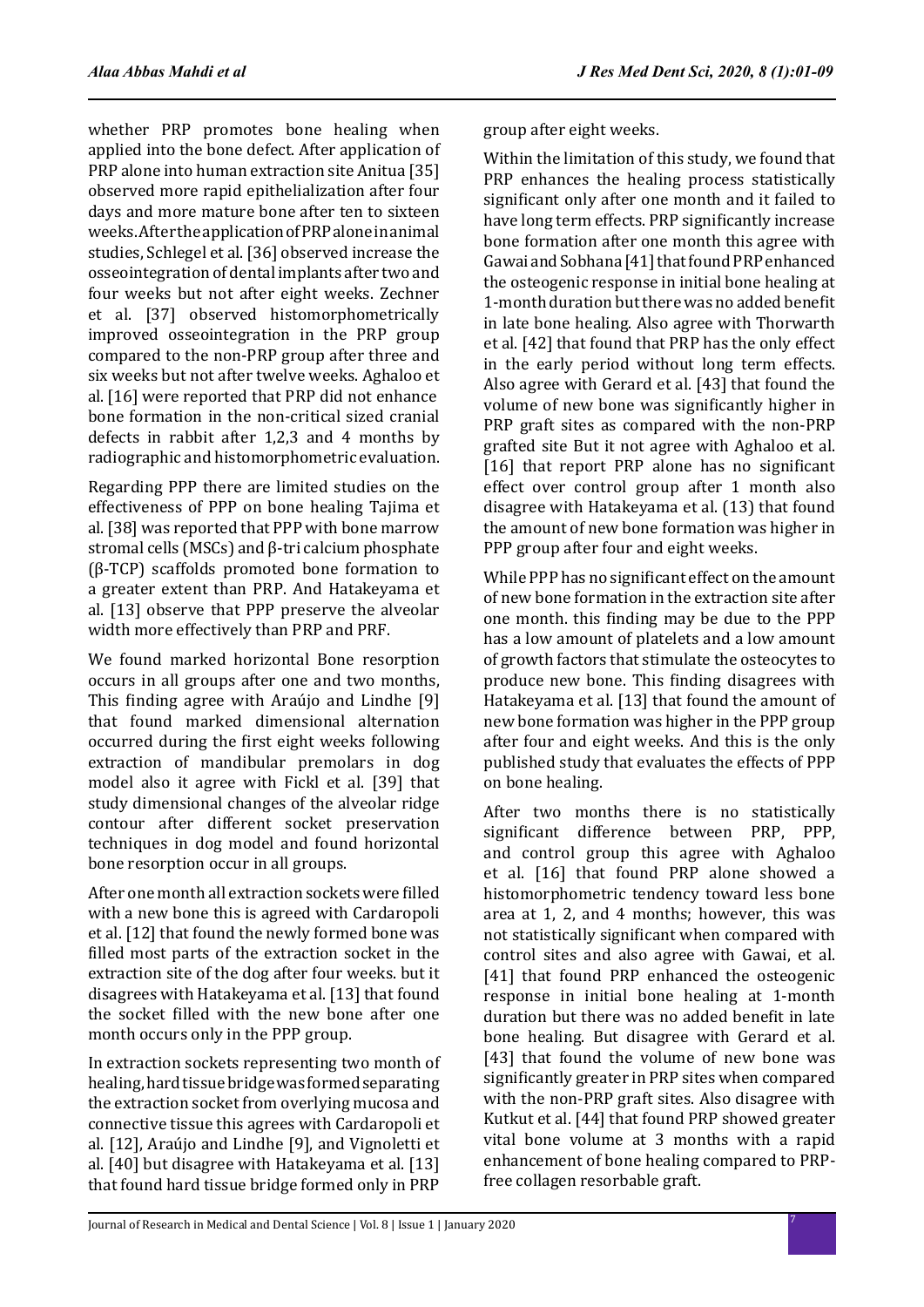### **CONCLUSION**

- 1. Marked horizontal Bone resorption occurs in all groups after one and two months and the mean of this bone resorption was not statistically significant between all groups.
- 2. After one month all extraction sockets were filled with thin trabeculae of woven bone and it was continuous with the old bone of socket walls, no hard tissue bridge formed at the entrance of the socket and oral mucous membrane seals the socket entrance in all groups.
- 3. In extraction sockets representing two months of healing hard tissue bridge was formed separating the extraction socket from overlying mucosa and connective tissue occurs in all groups.
- 4. After one month the amount of new bone formation in the extraction site treated with PRP was significantly higher compared to control groups. However, after two months the amount of new bone in the extraction socket was not statistically significant this indicates that the effect of PRP occurred in the early phase of the healing of the extraction socket.
- 5. The amount of new bone formation in the extraction site treated with PPP was not statistically significant compared to the control group after one and two months.

### **REFERENCES**

- 1. Schroeder HE. Development, structure, and function of periodontal tissues. The periodontium. Springer 1986; 23-323.
- 2. Atwood DA. A cephalometric study of the clinical rest position of the mandible: Part II. The variability in the rate of bone loss following the removal of occlusal contacts. J Prosthet Dent 1957; 7:544-552.
- 3. Hedegard B. Some observations on tissue changes with immediate maxillary dentures. Dent Practitioner 1962; 13:70-78.
- 4. Tallgren A. The continuing reduction of the residual alveolar ridges in complete denture wearers: A mixedlongitudinal study covering 25 years. J Prosthet Dent 1972; 27:120-132.
- 5. Atwood DA. Some clinical factors related to rate of resorption of residual ridges. J Prosthet Dent 1962; 12:441-450.
- 6. Carlsson G, Persson G. Morphologic changes of the mandible after extraction and wearing of dentures. A longitudinal, clinical, and x-ray cephalometric study covering 5 years. Odontol Revy 1967; 18:27-54.
- 7. Camargo PM, Lekovic V, Weinlaender M, et al. Influence of bioactive glass on changes in alveolar process dimensions after exodontia. Oral Surg Oral Med Oral Pathol Oral Radiol Endod 2000; 90:581-586.
- 8. Schropp L, Wenzel A, Kostopoulos L, et al. Bone healing and soft tissue contour changes following single-tooth extraction: A clinical and radiographic 12-month prospective study. Int J Periodontics Restorative Dent 2003; 23:313-323.
- 9. Araújo MG, Lindhe J. Dimensional ridge alterations following tooth extraction. An experimental study in the dog. J Clin Periodontol 2005; 32:212-218.
- 10. Fickl S, Zuhr O, Wachtel H, et al. Tissue alterations after tooth extraction with and without surgical trauma: A volumetric study in the beagle dog. J Clin Periodontol 2008; 35:356-363.
- 11. Min S, Liu Y, Tang J, et al. Alveolar ridge dimensional changes following ridge preservation procedure with novel devices: Part 1–CBCT linear analysis in non-human primate model. Clin Oral Implant Res 2016; 27:97-105.
- 12. Cardaropoli G, Araujo M, Lindhe J. Dynamics of bone tissue formation in tooth extraction sites: An experimental study in dogs. J Clin Periodontol 2003; 30:809-818.
- 13. Hatakeyama I, Marukawa E, Takahashi Y, et al. Effects of platelet-poor plasma, platelet-rich plasma, and plateletrich fibrin on healing of extraction sockets with buccal dehiscence in dogs. Tissue Eng Part A 2013; 20:874-882.
- 14. Marx RE, Carlson ER, Eichstaedt RM, et al. Platelet-rich plasma: Growth factor enhancement for bone grafts. Oral Surg Oral Med Oral Pathol Oral Radiol Endod 1998; 85:638-646.
- 15. Marx RE. Platelet-rich plasma: Evidence to support its use. J Oral and Maxillofac Surg 2004; 62:489-496.
- 16. Aghaloo TL, Moy PK, Freymiller EG. Investigation of platelet-rich plasma in rabbit cranial defects: A pilot study. J Oral and Maxillofac Surg 2002; 60:1176-1181.
- 17. Wiltfang J, Kloss FR, Kessler P, et al. Effects of plateletrich plasma on bone healing in combination with autogenous bone and bone substitutes in critical-size defects: An animal experiment. Clin Oral Implant Res 2004; 15:187-193.
- 18. Hokugo A, Ozeki M, Kawakami O, et al. Augmented bone regeneration activity of platelet-rich plasma by biodegradable gelatin hydrogel. Tissue Engineering 2005; 11:1224-1233.
- 19. Choi BH, Im CJ, Huh JY, et al. Effect of platelet-rich plasma on bone regeneration in autogenous bone graft. J Oral and Maxillofac Surg 2004; 33:56-59.
- 20. Aghaloo TL, Moy PK, Freymiller EG. Evaluation of platelet-rich plasma in combination with freeze-dried bone in the rabbit cranium: A pilot study. Clin Oral Implant Res 2005; 16:250-257.
- 21. Klongnoi B, Rupprecht S, Kessler P, et al. Influence of platelet-rich plasma on a bioglass and autogenous bone in sinus augmentation: An explorative study. Clin Oral Implant Res 2006; 17:312-320.